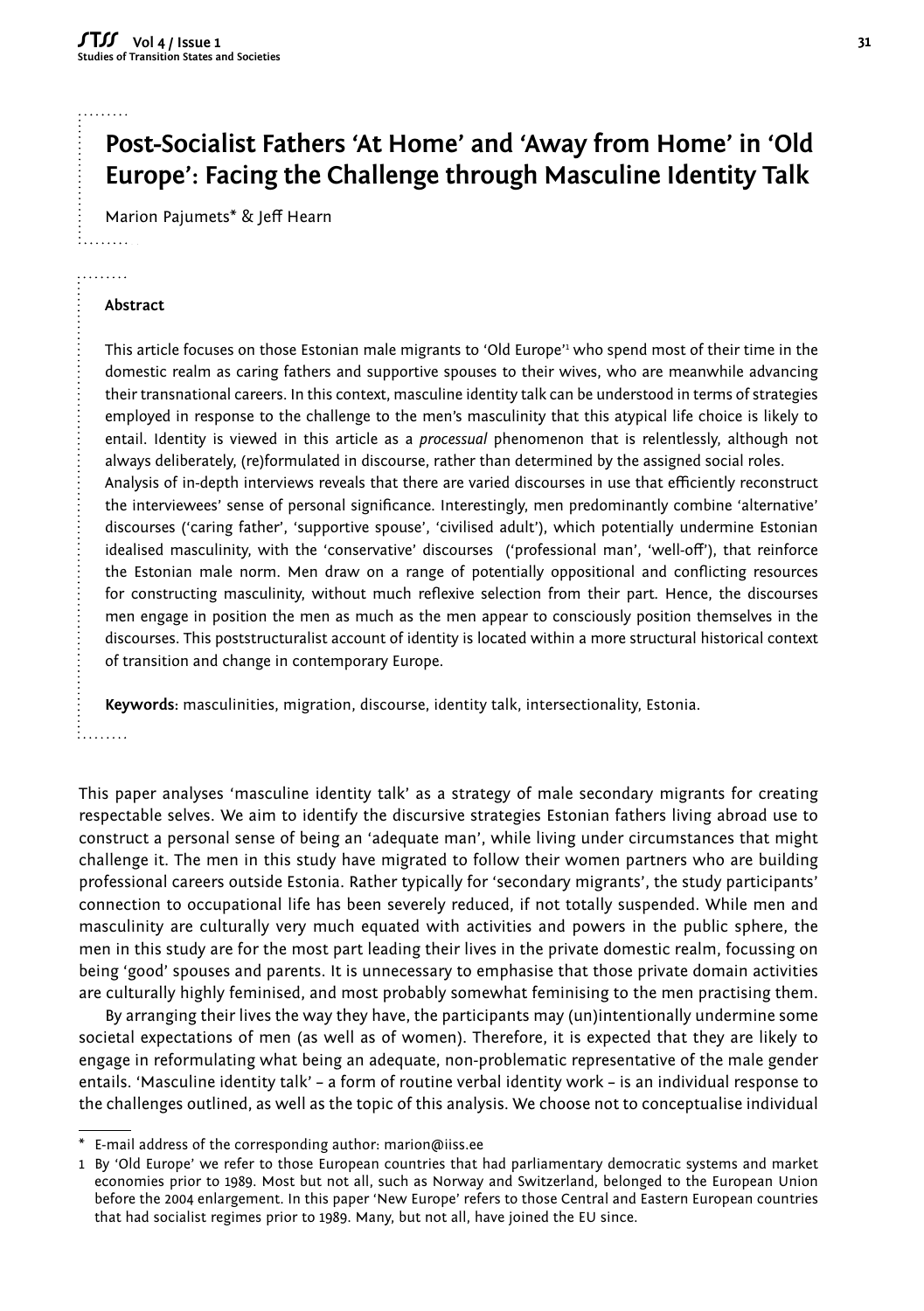responses to these challenges merely in terms of 'identity talk' since what is at stake here is not simply a sense of personal significance and dignity, but also a masculinity that is rather unthinkable, at least for someone with an Estonian background, without a status grounded in the powers of the world of paid work.

This analysis is situated within a broad historical frame, but it also uses poststructuralist approaches, suggesting that language is a central means of creating meanings in this world, including what is meant by 'personal significance' and 'masculinity'. As an analytic framework, the notion of 'positioning in discourse' (Davies & Harré 1990) is applied. The concept of positioning "works at both the individual and the structural level, offering a way of acknowledging both the power of societal discourses to construct persons and the capacity of persons to construct themselves and others." (Burr 2003: 190-191). Hence, this is an analysis of the discursive strategies that men, who in some respects transgress, apply in order to cope with their situation. In order to set this macro-historical scene, we begin by considering the broad gendered global and migratory context of our study, and then proceed to discuss the specific national Estonian gender order from which the men have moved, and the situation regarding recent Estonian migration, before describing methods and analysis. We seek to place the poststructuralist readings of the interview accounts within a more structural historical context of transition and change within Europe.

## **Gendering the global and migratory context**

The current study needs to be placed in a broad context of contemporary gendered global change, migration, and citizenship. From 1960 to 2006, international migration in the world increased from 75 million persons to 191 million (United Nations 2006). Almost one in every ten persons living in more developed regions is a migrant (ibid). The impact of migration is, therefore, probably one of increasing importance. Recent cross-border labour migration is an intrinsic part of globalisation, alongside the movement of capital, commodities and popular culture.

The broad field of migration studies typically addresses macro-scale issues such as: the economic effects of foreign labour on the labour market and macro-economic performance of the receiving country, push and pull factors of moving to work in another country, and various brain drains. In recent years, however, there has been significant growth of focus on the connections between migration, gender relations and global power relations. An important contribution is Arlie Hochschild's (2003/2000) work on the 'global nanny chain', the process where childcare is skimmed off from the global poor, such as women from the Philippines, for the benefit of the global rich, such as women in California (see also Hondagneu-Sotelo 2007; Salazar Parreñas 2000). Other studies on migrant women and their adaptations and difficulties have addressed migrant workers in the sex industry and 'mail order brides'; many such women come from backgrounds marked by grinding poverty, unemployment, and political turmoil (Narayan 1995).

Compared with work on women, research focus has rather rarely been on how the experience of migration is affected by the migrants' 'maleness', and how masculinities are reformulated in the context of different forms of migration within changing global relations. Having said that, one arena of gendered, indeed sexual, research on migrant men that has become relatively well established is that on the movement of gay and bisexual men into urban centres, such as London, New York or San Francisco (D'Emilio 1983). Lionel Cantú, for example, has analysed how US immigration policies restrict the migration of gay and bisexual Latino men, therefore, reinforcing dominant heterosexual and white masculinities (Cantú 2009; see also Vasquez del Aguila 2011)

A rather different set of trajectories is emphasised by Mike Donaldson and colleagues (2009) in their examination of the renegotiations of the masculinity of men who have moved to Australia from diverse regional and cultural origins and backgrounds. The contributors to the volume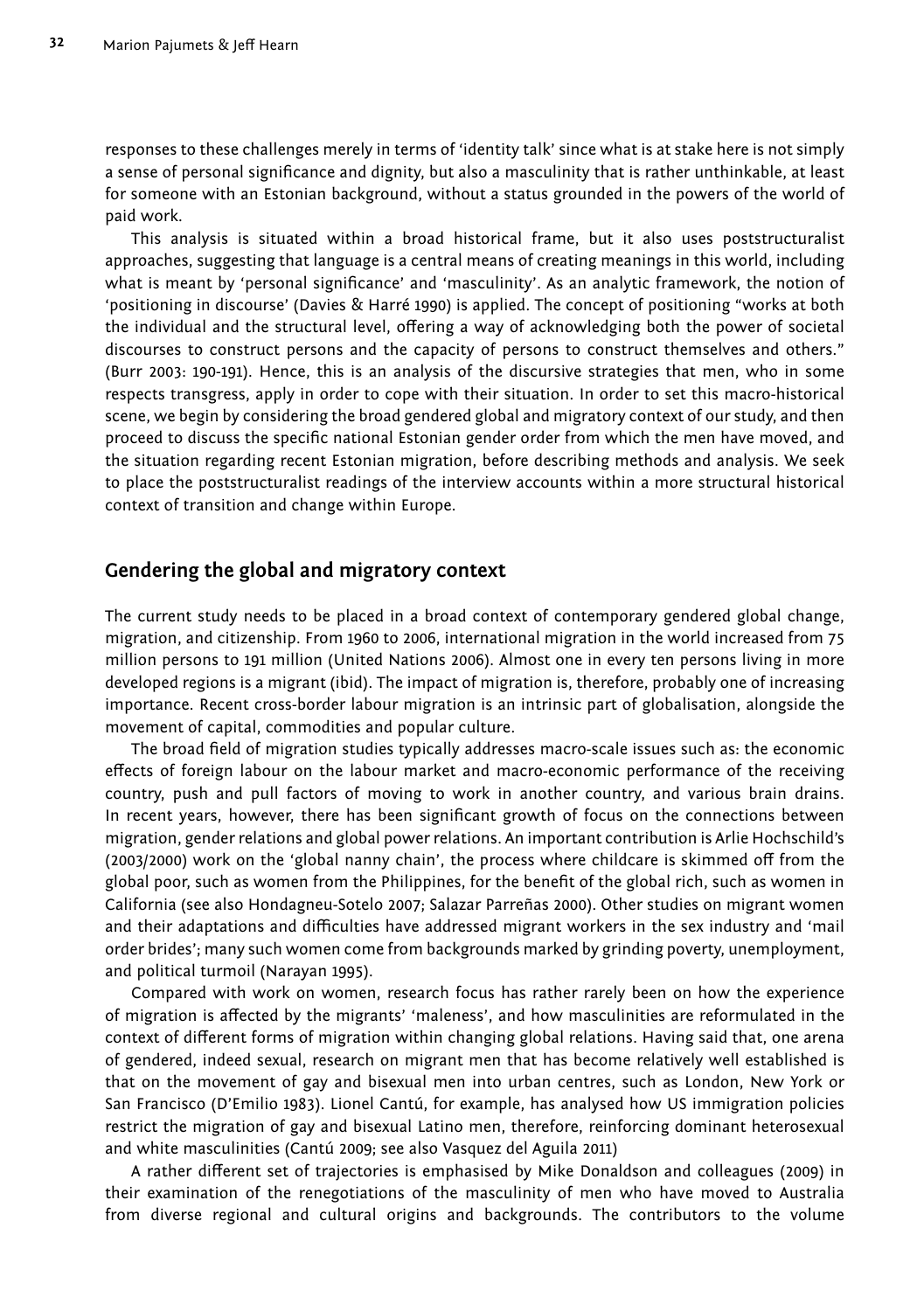emphasised that migrant men generally consider their authority and power, both 'at home' and 'overseas' to be based upon work they are paid to do. Work is a 'key element' in their manhood. Men feel reduced, used and taken-for-granted when performing work beneath their skill levels, not to mention the disempowerment and emasculation that unemployment brings. Male migrants' conceptions of themselves were also affected by women's greater opportunities in Australia to work and be economically and socially independent of men. Migration to Australia changed the household divisions of labour and subverted the type of masculinity based on being a head of the family and the breadwinner of the house (Donaldson & Howson 2009).

A third example concerns men, masculinities and migration in relation to fatherhood. Contemporary changes in 'local global constructions of fatherhood' have been identified in terms of the realms of the economic, the political, the geographical, and personal experience (Hearn 2002). More specifically, Hearn and Niemistö (2012) have analysed the relationship of fathering and the practices of male managers of Finnish transnational corporations. They point to the strengthening of the ideology of separate spheres due to men working abroad. "The more time the father managers had spent in expatriate work, the greater the probability that their women partners stayed as housewives. Some women had dropped out from their education to take care of the family. Some men emphasised that their wives 'volunteered' themselves to give up their careers." (also see Hearn et al. 2009: 57-59).

As already noted, some labour migrations can be understood as part of globalising transnational business and governmental activity. Given the barriers that women face in striving for international career opportunities, the typical primary high-skilled and well-paid labour migrant still tends to be male. Not surprisingly, the importance attached to the support of the spouse and the family in various phases of the expatriate assignment often rests on the assumption that the spouse is female and will not work abroad in a career-related position (Schuler et al. 2004). The assumption of the male expatriate is, however, challenged in this study on men who are both male partners of female highly skilled migrants and typically stay-at-home fathers. So the men who are the focus of this study are an unusual group as partners of women whose careers have led to migration as a consequence of their employment by transnational organisations.

 To conclude, Pyle and Ward (2003) state that as economic activities become more global, some countries and groups benefit, but the hardships of many others increase. As discussed, this applies to women in several circumstances, but it also applies to certain men, as globalisation creates potential for extensions of power for some men and loss of power for other men (Hearn 2009). As for our study participants, they obviously enjoy many gendered, sexual, national and ethnic privileges: they are not sent back from the Schengen border, as gay Mexican men would most likely be; nor do they suffer from degrading sexualisation that young women from the 'New Europe' are still likely to confront in 'Old Europe'; nor are they living on social welfare. Yet those husbands have to deal with considerable challenges to their gender identity in order to really benefit from their migration to the most prosperous and democratic regions of contemporary world. Also, as discussed in the next section, the gender aspects of their culture of origin do not facilitate this task for them.

# **The historical structural context**

In order to contextualise the identity talk of men migrating from Estonia, the current analysis, though poststructuralist in orientation, needs to be placed within a broader historical structural context of transition. This involves not only referring to both the Estonian gender order and emigration patterns from Estonia, but also the more general question of changes in relation to the European Union and the possibilities for migration, citizenship and identity talk that thereby open up.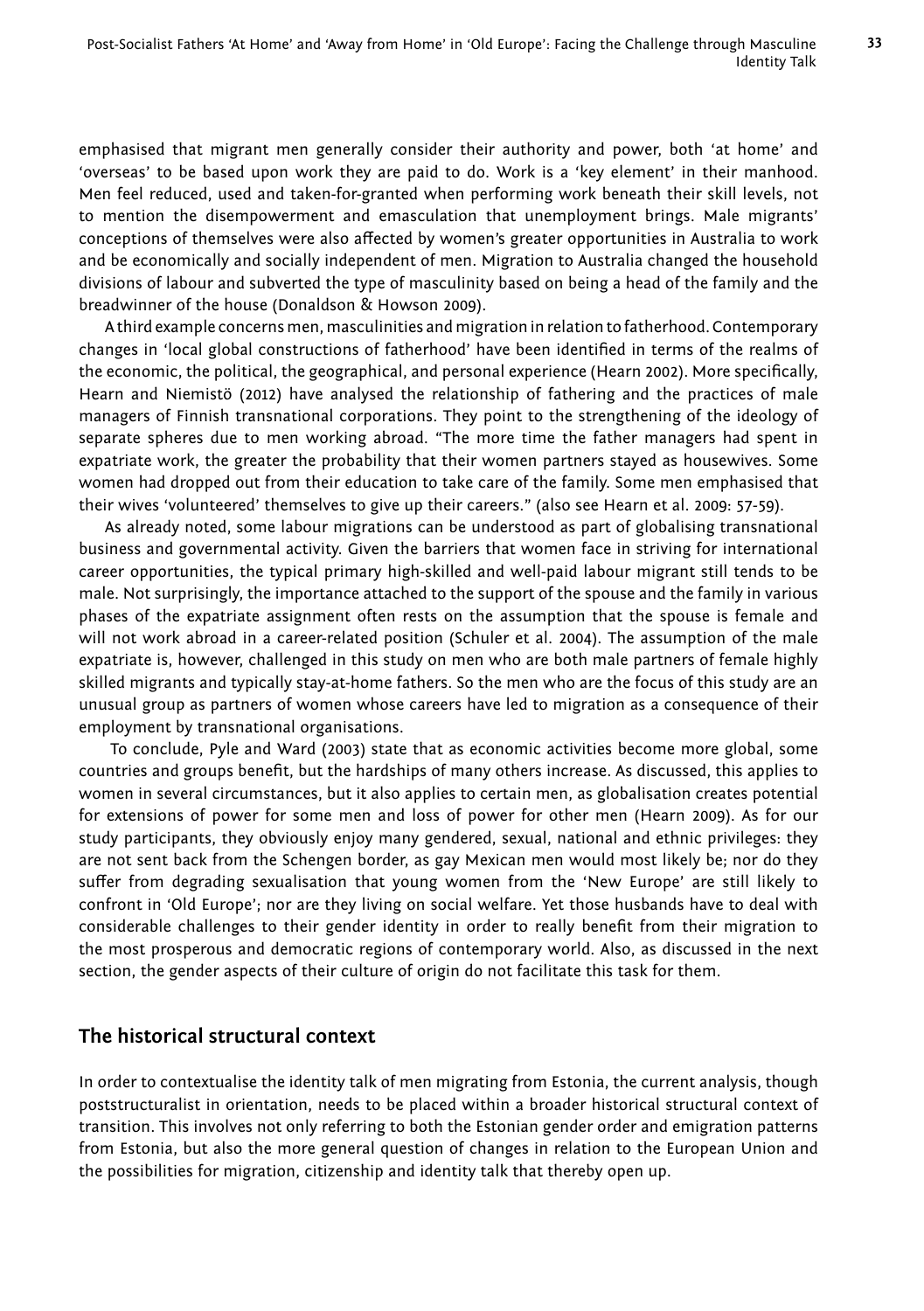#### The Estonian gender order

Although the participants of this study reside mostly in 'Old Europe' – Belgium, Luxemburg, Switzerland, Germany and Finland – Estonia and its (neo-conservative) gender order most probably remain an important frame of reference to them. As such, the bulk of Estonians share rather clear views on 'normal' masculinity and femininity. Those are vividly expressed in the division of labour between men and women. To begin with, as legacies of Soviet occupation, women are almost as active in the labour market as men. Yet women and men generally occupy different parts of the labour market. Women are over-represented in the education, health and social care sectors, while they are rather marginal in the managerial and high official ranks (Masso 2010).

The Estonian political elite is a vivid symbol of the professional segregation by gender. After the recent elections in Spring 2011, women's representation fell in the Estonian Parliament, as well as in government. There is now only one female minister, and out of the 101 parliamentarians only 20 are women. As a consequence of the combined horizontal and vertical gender segregation, the country's average hourly gender pay gap is 30%, making it the largest among the European Union member states (Eurostat 2010).

As for the division of labour at home, women are generally naturalised as care givers for young children (Pajumets 2010). They typically perform daily, time consuming chores, such as cooking, cleaning rooms, taking care of laundry and clothes, washing dishes, shopping for food, while the majority of men are responsible for only two types of domestic tasks – construction work around the house and keeping the car roadworthy. Compared to 'women's responsibilities' the latter normally do not demand continuous effort, and these days those kinds of tasks are often paid for as services from the labour market (Vainu et al. 2010). As for the general values of the Estonian population, Inglehart and Weltzel (2005) positioned Estonia in their 'world values map' as a typical ex-communist country that has not yet gone through a culture shift from materialist to post-materialist values. Compared to Protestant Europe and English speaking countries, Estonians tend to prioritise working, earning and spending money over self-expression through participation in community life, civil society or organised culture. Kalmus (2010) states that the value sets of Estonian men and women differ considerably - while men value more success and technological power, women attribute more importance to spiritual harmony, social and environmental well-being. It is partially from this cultural backcloth that participants in this study may reconstruct their gender identities.

#### Estonian emigration patterns

A large part of the challenge the research participants have to react to has to do with their migration from Estonia. Hence, this provides an occasion to put their experience in the wider context of Estonians' work-related cross-border emigration. To begin with, in the Soviet era Estonia labour was rather immobile; the vast majority could only work within the borders of USSR. Estonians started to work abroad after regaining independence in 1991 and more substantially since 2004, when the country became a member of the EU.

Tammur and Rannala (2010) argue that until now there is no reliable statistical data on the number of Estonian external migrants and work migrants since many people have no motivation to inform the Population Register of their departure. Another problem is that the term 'emigrant' has not been developed consistently. It sometimes includes cross-border commuters in addition to 'permanent' transfers. It is estimated that the number of Estonians working abroad might be around 15,000 people (Krusell 2009: 66). However, it has been suggested that the number of external migrants form Estonia might be as much as 107,000 people (Kõre 2011). This is a considerable amount, since the Estonian total population is only about 1.3 million people. The largest numbers of persons who have emigrated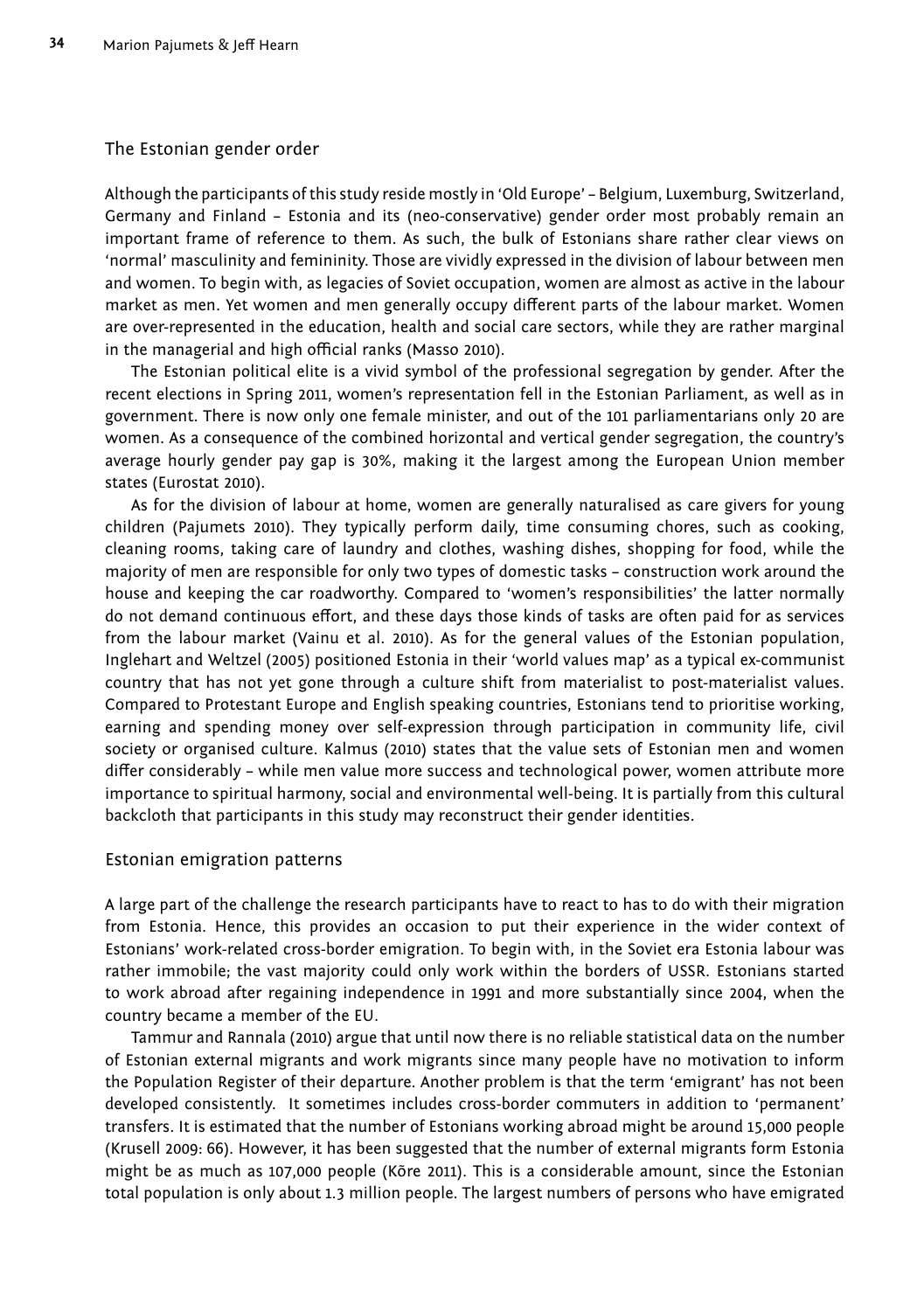worked or are working in Finland, Sweden, Norway and the UK (Krusell 2009: 68), that is, in relatively well-off countries in 'Old Europe'. A higher salary has been the most important reason why Estonians seek work abroad (Krusell 2009: 67). For two decades, the issue of 'brain drain' has been hotly debated in the Estonian media. The country has been losing its skilled labour force, especially nurses and physicians, to the richer neighbouring countries such as Finland and Norway. This has created bitterness because there is no surplus labour in the Estonian medical sector.

## Transformations of European citizenship

Transnational employment, migration and, in this study, atypical gendered patterns of family life often have implications for questions of citizenship across and between nation-states. Movement and migration between countries can pose specific citizenship opportunities and challenges for individuals and contribute to the emergence of new social and cultural spaces, in which intersectional gendered social practices, for example, organising care of children, are often relatively uncharted. Interestingly, in this study, these new social and cultural spaces and practices are constructed by the post-socialist transformations, and especially the entry of Estonia into the European Union, and 'European' or EU citizenship, albeit with its limitations and fragmentations (Wiener 1997, 1998). None of the interviewees spoke of problems with their Estonian citizenship, something unthinkable a generation earlier. Indeed the connection between Estonia and the EU is concretised with the employment of the men's female partners in transnational organisations in 'Old Europe', including the European Commission itself. These reformulations of citizenships are both sites of progressivist gender changes and possible new inequalities (Oleksy et al. 2011). These changing forms of citizenship concern both formal citizenship rights and 'intimate citizenship' (Oleksy 2009) around issues of family, care and personal and emotional life.

Together, these three questions of the Estonian gender order, Estonian emigration patterns, and changing citizenships within the EU provide key historical, structural contextualisations of the current study, making possible specific discourses, subject positions and forms of gender identity work.

# **Research methods**

This analysis is a part of a larger project on varied gendered aspects of the migration of women diplomats and women doctors and their families. The data set involves ten couples, altogether nineteen interviewees<sup>2</sup>; women were physicians or worked for different EU institutions such as the European Commission. Generally, the men were also highly educated. Before migrating they had worked as: owners or managers of different companies, teachers, as an IT specialist, a journalist, a researcher, an engineer, and a military officer. This analysis only tackles the identity work of men.

The first author of this paper conducted all the interviews with the men. The open interview design facilitated talking about topics that participants themselves spontaneously raised. The venue of the conversation was decided by the participants and was perhaps somewhat restricted since they resided in different regions of Europe. Half of the conversations were conducted via Skype, which participants had on their home computers. The plan was to interview men and women partners separately, yet at the same time and by different interviewers. However, with seven couples this arrangement did not work out. This was due to practical reasons, such as childcare. In those cases, men were interviewed before their partners. So as much as possible was done in order to assure that men's accounts have been only minimally influenced by their partners' opinions. Prior to the interview, all the participants were introduced to an information sheet with the topics of primary interest to the research group,

<sup>2</sup> One woman exercised her freedom to withdraw from the project after initial agreement to participate.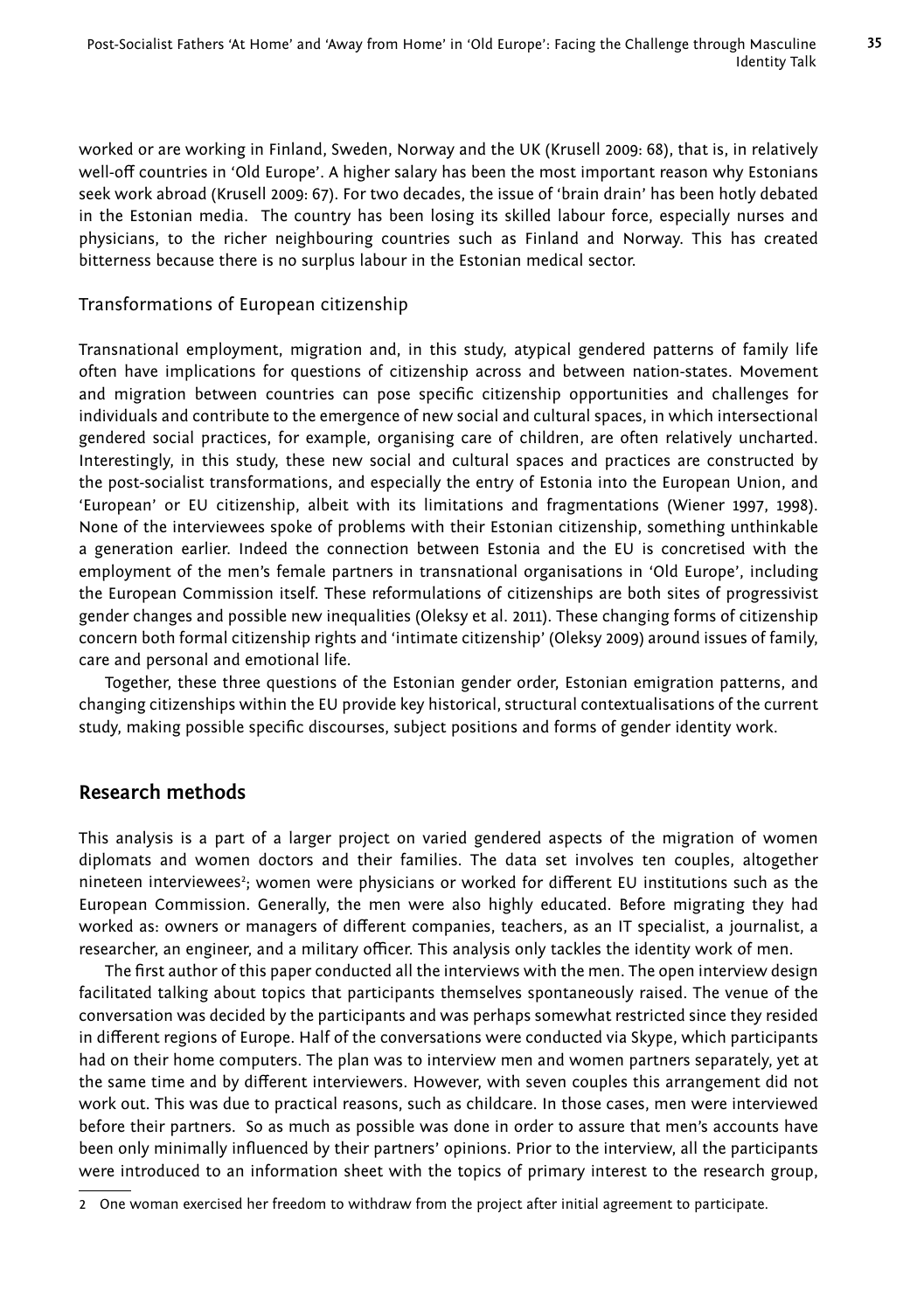the practical proceedings of the project, and, last but not least, the ethical principles of the team's<sup>3</sup> work. The average length of the interview was around two hours, though some interviews were twice as long. Interviews were recorded and transcribed verbatim. Some basic information should also be given about the changes in family finances due to the migration of the couples. As a rule, migrating to locations with some of the highest costs of living in the contemporary world increased the incomes of the families. As for the power relations between the partners, women gained considerably due to working abroad; men generally on the contrary lost a large part of their previous and what they perceived as their 'normal' income and, therefore, their financial independence. Men's connectedness to paid work and income generating opportunities varied considerably. Three men kept their jobs in Estonia with diminished workloads and commuted between two countries on a weekly or monthly base. Two stayed in their country of destination while continuing remote work on some minor projects in Estonia. Four married partners of Estonian female diplomats received a rather moderate subsidy from the Estonian state provided that they did not work. Some owned real estate back in their homeland that gave them some income. At the time of the interviews no men worked for a company registered in their country of destination; hence, if they did have income it was an Estonianscale income, which was rather moderate for someone living in locations as expensive as Finland, Germany, Belgium, Switzerland and Luxemburg. The interview extracts presented in the analysis section represent patterns of identity talk that frequently occur in the interview material. They were selected from many similar extracts on the basis of their clarity and conciseness. The research material was analysed with the principles of 'subject positioning in discourse' (Davies & Harré 1990), which is outlined in the second part of the next subsection. NVivo8 was used in this analysis.

# **'Identity talk', 'agency', and 'subject positioning in discourse'**

#### Identity talk

Interviews with men suggest that there is likely to be a challenge if not a problem of identity among the male secondary migrants. So what is identity, and how can it be enhanced or challenged? The literature on identity is very wide-ranging. The concept is rather elastic and may cover everything from birth certificates to very intimate views on how people see themselves, and what makes them different from others. However, identity is often disaggregated into two dimensions: 'social identity' and 'personal identity' (Howard 2000). The former includes identities attributed to others in an attempt to situate them as social objects. They are assigned primarily on the basis of information derived from looking at someone's clothing, behaviour and the place and time of his or her action (Snow & Anderson 1987).

Personal identities, on the other hand, refer to the meanings attributed to the self by the actors themselves; they are self-designations or self-attributions constructed in the course of interaction. Snow and Anderson suggest that "While structurally based roles and role relationships function as an important springboard for personal identities, they are neither automatic indicators not determinants of the latter" (1987: 1366-1367). Such an account provides some grounds for a degree of flexibility in the identities and identity work of the men of this study. While they might not perform the role of a professional, a main breadwinner, perhaps a taxpayer – all of which are culturally considered normative for the male gender – they still have some efficient means to achieve a positive view of the self. This work suggests the rejection of the claim that identity is given or stable. On the contrary, in this paper a *processual* perspective on identity construction is adopted. According to Jay Rounds (2006:

<sup>3</sup> The research team includes one doctoral student, the first author of this paper, and two master students - Kaisa Kaha and Lee Maripuu – as well as their supervisors. All are from Tallinn University, except for the second author of this paper.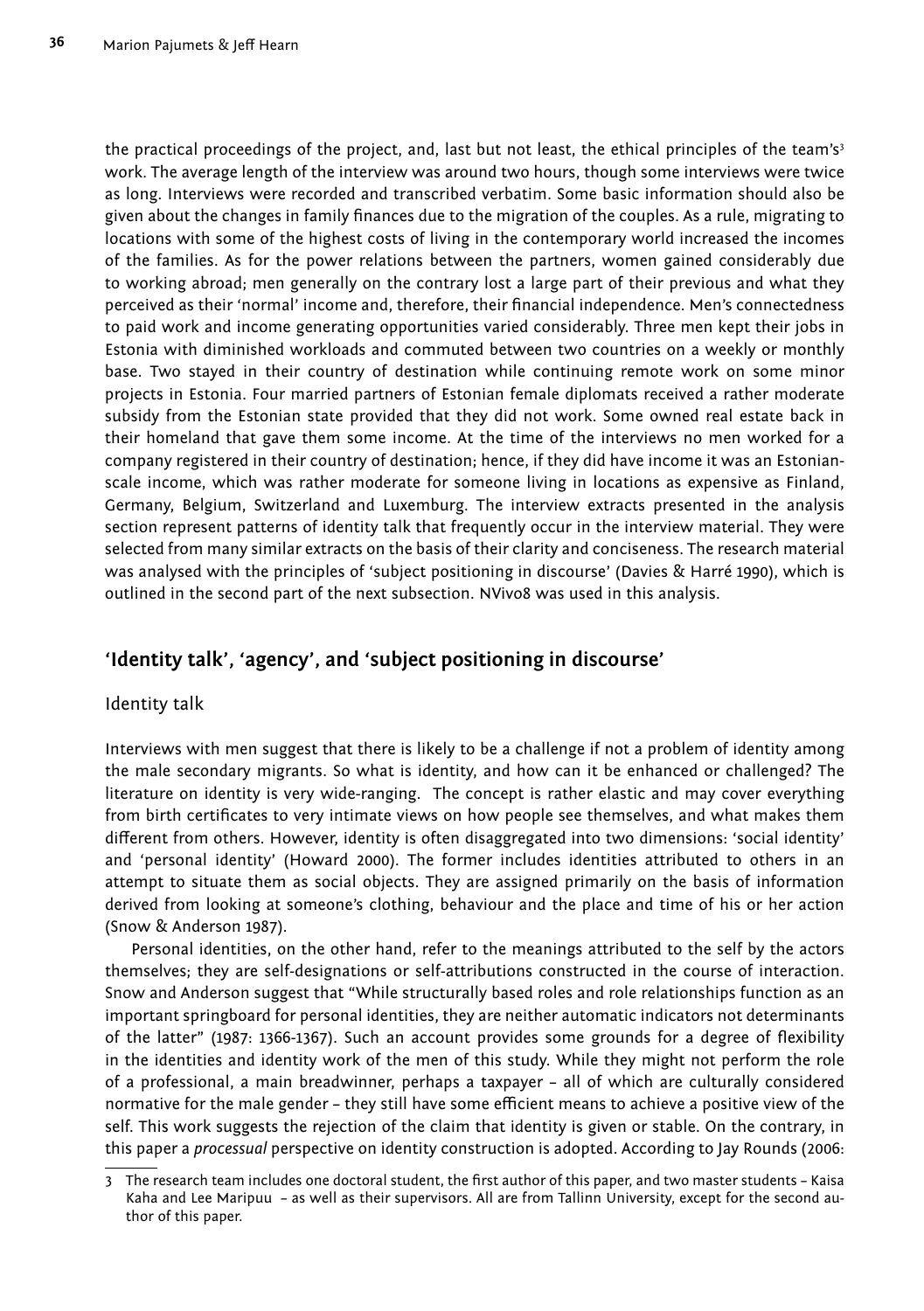135), rather than being a concrete and stable 'thing' that can be defined, identity is more realistically understood as a process unfolding in time. Hence, our focus should perhaps not be on who someone is, but instead on what is someone *doing* about identity. Such doings or actions related to identity can be conceptualised as identity work: "the process through which we construct, maintain, and adapt our sense of personal identity, and persuade other people to believe in that identity." (Rounds 2006: 133). Moreover, 'identity talk', the focus of this analysis, is an important variety of identity work. It is also rather accessible to all groups of society since 'talk is cheap' and easier compared to alternative domains of identity work, such as buying and wearing expensive clothes. People actively produce identity as they talk even if they do not perceive their involvement in identity construction (see Pajumets & Hearn under review).

Building an analysis on the concept of identity talk puts language centre stage in constructing identity. This paper assumes that very little in the social world has any essential, independent existence outside language, in the sense that language enables us to think, speak, give meaning to the world, and take action based on those meanings. Discourses also define gender identities among other aspects of selves; they allow our sense of self to take shape (Burr 2003). Hence, this paper defines discourses in line with Foucault as "practices that systematically form the subjects of which they speak" (1972: 49).

#### Agency

The question of human agency is central to all scholars studying identity work. Agency divides the scholarly community into two main camps: a social theory strand and a poststructuralist cultural theory strand (Roseneil & Seymour, 1999). Anthony Giddens is probably the most prominent contemporary sociologist who theorises the intentional actions of the person. He states that the self is "a reflexive project, for which the individual is responsible", and "we are, not what we are, but what we make of ourselves" (1991: 75).

While a Giddensian social theoretical approach highlights the active, creative, conscious practices, a poststructuralist view of agency could be said to be more pessimistic in some respects. It emphasises the processes of *subjectifi cation*, in which human beings have little agency against the power of ideology that interpellates them through social institutions such as family or school (Althusser 1971). Chris Weedon argues that the subjectivity that people take for their own is most obviously the site of the consensual regulation of individuals. This occurs through the individual identifying with particular subject positions within discourses (1987: 112). Agency can, therefore, easily get lost as people swim in the sea of language and other signs, a sea that is typically invisible because it is the very medium of existence as social beings (Burr 2003: 109). In most poststructuralist approaches, subjects have relatively few resources to resist or transform dominant discourses and, therefore, to produce new identities.

The exercise versus the loss of agency in identity construction is, however, not just a theoretical matter, but also deeply political. Studies show that many social groups such as homeless street people (Snow & Anderson 1987), older homosexual people (Rosenfeld 1999) or victims of workplace bullying (Ludgen-Sandvik 2008) work on their identities rather purposefully to fight the social stigma. To an extent, the men participating in this study also have to mitigate their stigma when faced with Estonian social norms for men and masculinity. Hence, a more agentic view of identity leaves individuals more resources to position themselves in social hierarchies, while subjectification by language gives them little space for personal gender dignity and upward mobility.

To sum up, participant men migrants could appear to demonstrate a form of agency by drawing on 'alternative' sources of masculinity. Such identity talk would undermine Estonian normative expectations on men, and indeed gender relations more generally, thereby highlighting a stronger form of agency on the part of the participants. Correspondingly, their identification with work and pay could be interpreted as their weak compliance with Estonia's normative gender ideology, and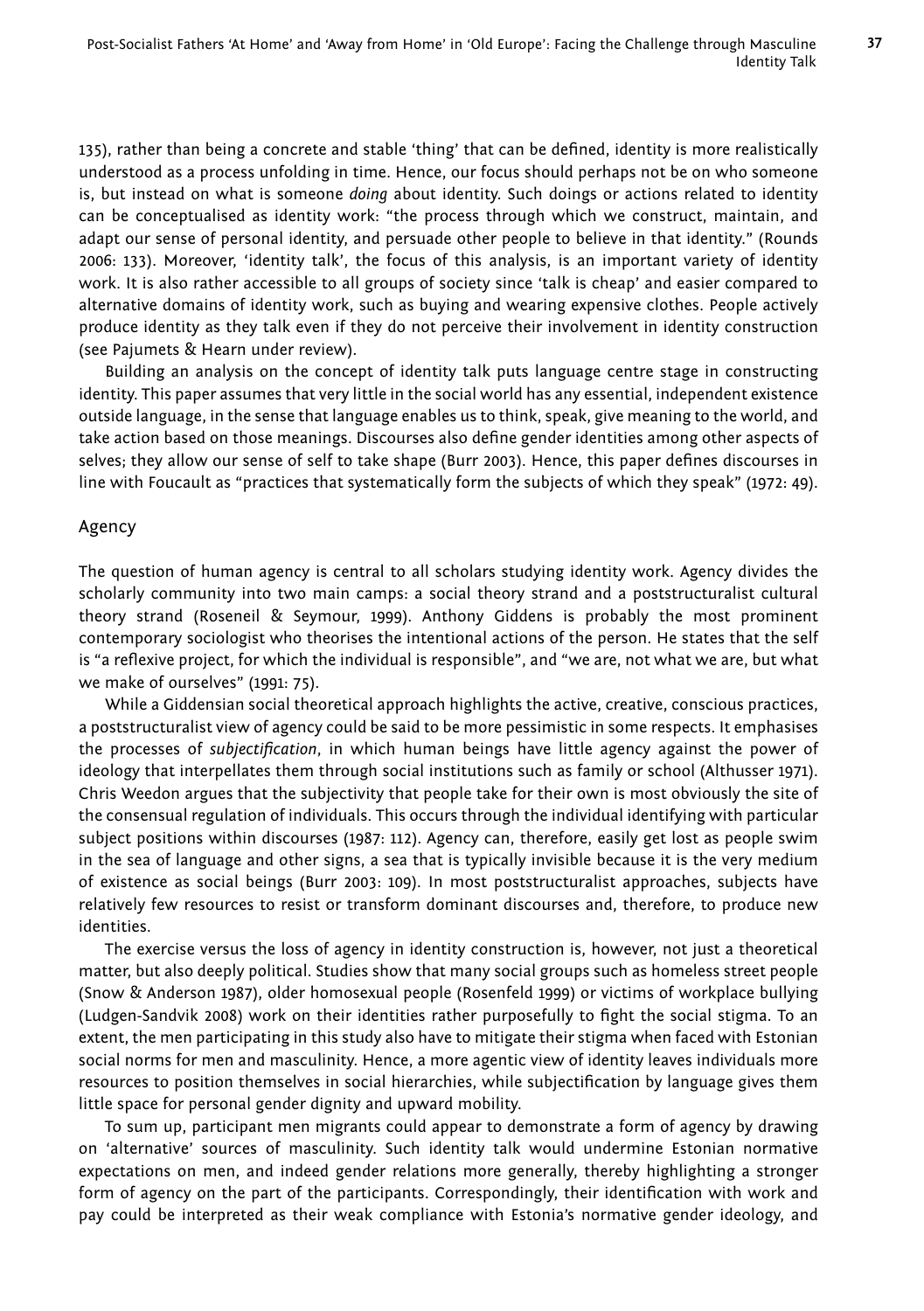their lack of reflection and resources to resist it. To complicate the matter further, in some sense participants could also be considered agentic even if they do affirm a conservative masculinity in their identity talk. Some men might rationally choose this strategy as an antidote to potential negative social attention on their rather transgressive lifestyles. Thus, we necessarily take a rather hesitant stance regarding the participants' personal agency or the lack of it at any given moment.

### Subject positionings in discourse

In light of the structure/agency debate outlined above, we have chosen to analyse the interview material with the 'subject positioning in discourse' approach that Davies and Harré introduced in their landmark *Positioning: The Discursive Production of Selves* (1990). We consider it a middle ground account in the conflict between *reflexive* self-identity and *subjectification* by discourse. This kind of 'in-between' account fits well with Foucault's (1998/1976) view that where there is power there is also resistance, and that the two tend to operate together and in relation to each other.

Positioning theory functions here as a starting point for studying identity construction through language and conversations. "Conversations have storylines and the positions people take in a conversation will be linked to these storylines" (van Langenhove & Harré 1999: 17). This implies that possible historical subject positions pre-exist individuals, their sense of 'self' and range of experience are circumscribed by culturally available discourses (Willig 1999). Taking up a subject position in discourse means committing to a particular, limited set of concepts, images, metaphors, ways of speaking, selfnarratives and so on that the person takes on as his/her own and that (s)he gets emotionally tied to (Burr 2003: 199). After accepting or being unable to resist a subject position, a person is locked into a system of rights, speaking rights and obligations that the particular position brings (Burr 2003: 111). Importantly, such positionings are relational; in taking up a subject position, we assign positions to others through the part we give them in our account (Burr 2003: 113). Conversations may deliberately or unintentionally result in different amounts of power and resources between the performers of different subject positions. Turning now to the agentic and reflexive side of positioning, it can be posited that people might accept the position offered to them by a storyline or, alternatively, try to resist it by changing the discourse. "(P)ositions can and do change. Fluid positionings, not fixed roles, are used by people to cope with the situation they usually find themselves in" (van Langenhove and Harré 1999: 17). Everyday conversations, according to Burr and we would argue sociological interviews as well, are far from trivial and represent an important arena where identities are fashioned and power relations played out. The present analysis is attentive to both goal-directed positioning by research participants, as well as situations where discourses and subject positions they entail take over and define the person who remains rather unaware of the on-going processes.

# **Men's identity talk**

Post-socialist men who followed their professional women partners to 'Old Europe' use 'identity talk' to reconstruct their sense of personal significance and masculinity, the latter being impossible without the former. Masculinity is challenged by men's atypical life choices that entail a reduction of paid work, modest incomes, economic dependence on their women partners, as well as often taking on primary responsibilities for childcare and chores at home. Men's identity talk draws on two major spheres of life – family and culture; and work and economic success. Hence, these migrant men employ both 'conservative', as well as 'alternative' sources of masculinity that are more associated with women and femininity in their country of origin, for empowering themselves.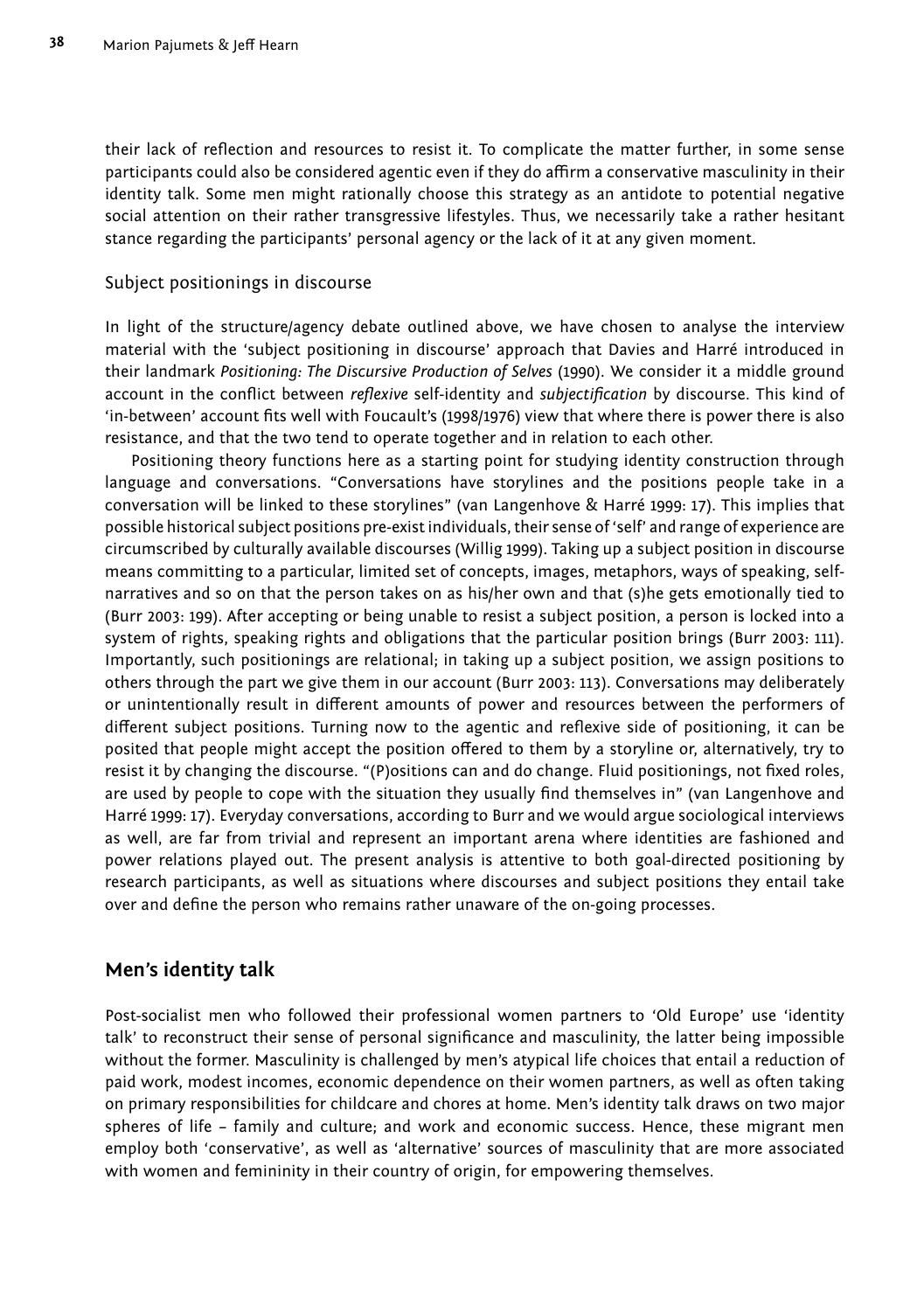**39**

| Participants | 'Alternative' discourses                  |             |                              | 'Conservative' discourses |            | Total |
|--------------|-------------------------------------------|-------------|------------------------------|---------------------------|------------|-------|
|              | (that potentially undermine Estonian male |             | (that most likely reinforce) |                           |            |       |
|              | norm)                                     |             |                              | Estonian male norm)       |            |       |
|              | 'Caring                                   | 'Supportive | 'Civilised                   | 'Professional             | 'Well-off' |       |
|              | Father'                                   | Spouse'     | Adult'                       | Man'                      |            |       |
| Raimond      | x                                         | x           | no                           | X                         | X          | 4     |
| Karl         | X                                         | x           | no                           | X                         | X          |       |
| Artur        | X                                         | no          | no                           | X                         | X          |       |
| Peeter       | X                                         | x           | x                            | X                         | no         |       |
| Mihkel       | χ                                         | x           | χ                            | X                         | X          |       |
| Joosep       | X                                         | x           | X                            | X                         | X          |       |
| Oliver       | X                                         | χ           | x                            | X                         | X          |       |
| Ervin        | X                                         | x           | x                            | X                         | x          |       |
| Marko        | χ                                         | x           | x                            | χ                         | x          |       |
| Toomas       | χ                                         | x           | x                            | X                         | no         | 4     |
| Total        | 10                                        | 9           |                              | 10                        | 8          |       |

Source: authors' compilation

Intriguingly, the analysis demonstrates that most interviewees use the two oppositional identity strategies (see Table 1) in turns. This might result in fragmentary, and internally conflictual masculinities. This also brings attention to the agency/structure or reflexivity/subjectification debate regarding the men's identity construction (Roseneil & Seymour 1999), an issue to which we return in the discussion.

## Alternative masculine identity talk

The study participants employed three discourses that might expand the opportunities of empowerment for men. All depict themselves as 'caring fathers', and most do as 'supportive spouses', and as 'civilised adults' who are very keen on culture and the arts, and care far less about work and money, the normative attributes of masculinity in Estonia.

#### **'Caring father' discourse**

Interestingly, many men in this study admitted that they barely negotiated migrating with their partners, let alone fighting against it. They agreed almost immediately because they were facing burnout or were just getting bored in their work lives. It is worth pointing out that most couples moved to 'Old Europe' at the beginning or the peak of economic downturn, which struck Estonia, a small and liberal economy, harder than larger, more stable economies. Hence, many fathers viewed the chance to stay at home for a while as a well-deserved break and a timely escape from their stressful professional lives.

All the families in this study have young children. Some go to primary school, others to preschool, and some are just babies; all the children need regular if not constant care, and the fathers are typically responsible for the bulk of it. No wonder that all the interviewees then claim the 'caring father' identity. Raimond, a father of one grown child and a four-year-old toddler provides a good example.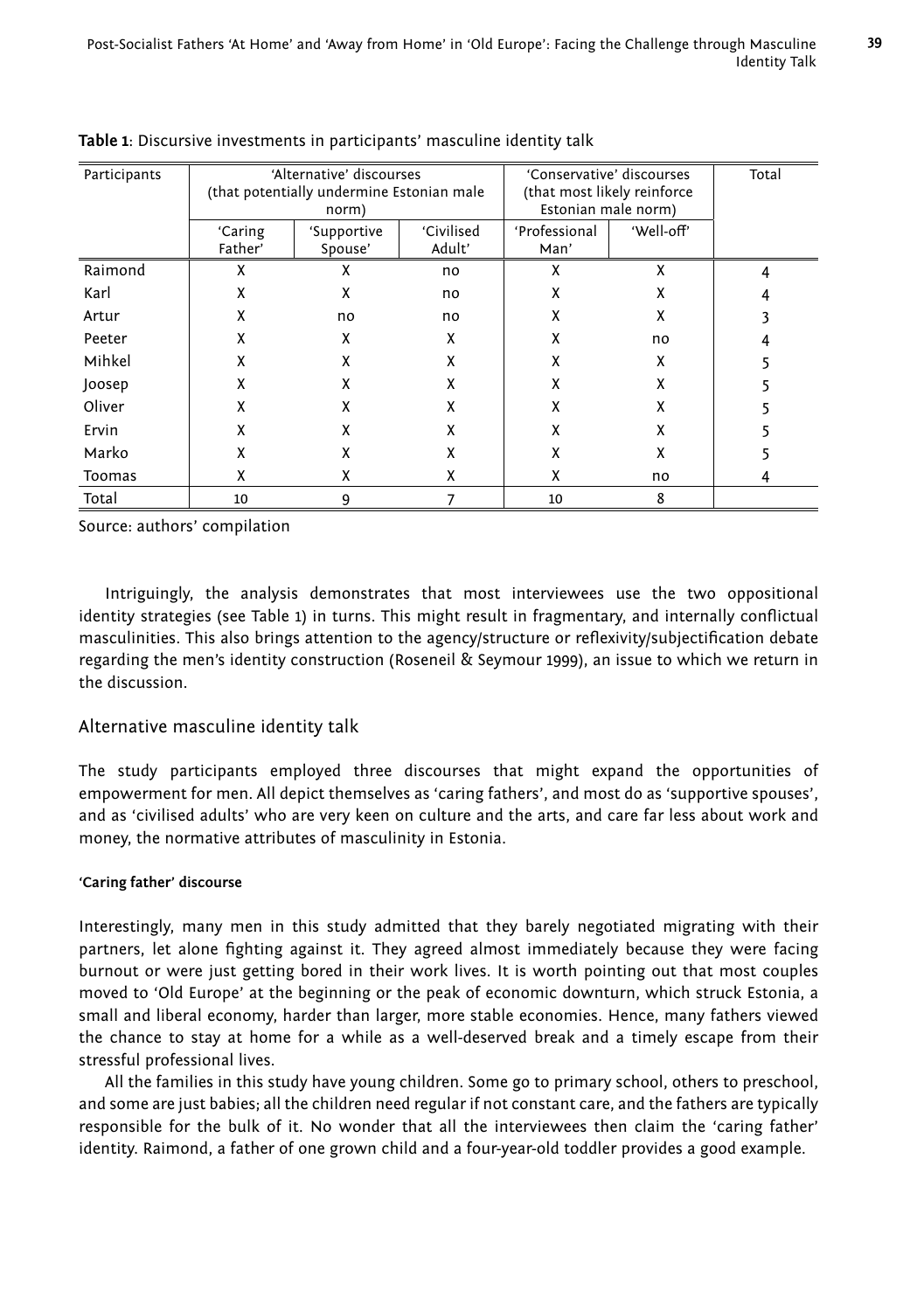*Raimond: Now looking back I think that perhaps I wasn't involved enough in raising my older kid. I should have done things with her, spent some more time with her. Now that I am older and wiser, I see that I have worked a lot in my life and will probably keep on working in the future; but my son is a kid for such a brief time, and it's his interests that count the most at this moment. Work is no longer a priority to me, my child is. /.../ This little boy is of utmost importance, my dearest hobby. You know, when he has a nightmare and wakes up at night it is me he calls for. Daddy is the one he needs, to be in my arms, to be carried by me. No one else will do. (Art teacher; two children; wife is a doctor).*

Raimond positions himself as wiser and as irreplaceable, but not for having a career or for succeeding with tasks no other colleague can perform; instead, he considers himself wise for his active fathering and being irreplaceable for his son. His discourse clearly prioritises his child over his occupation. Raimond positions paid work as of secondary importance only and, moreover, as something that potentially endangers his focus on what is of most importance – his son and his caring identity. The extract above demonstrates that one can distance oneself from work as well, although it is far more common to emphasise being different and distancing oneself from another person or a group in forming a self.

#### **'Supportive spouse' discourse**

The men interviewees typically praised their partners and the mothers of their children as the most talented and capable professionals that deserve the chance to advance their careers internationally. Some interviewees might unconsciously identify with their wives' professional status; more explicitly, men position themselves as the ones that provide women with the opportunity to advance their careers. Men do so by agreeing to expatriate in the first place, and, when abroad, by setting their partners free from managing homes and children. Next, we report part of a dialogue between the first author and Peeter, the husband of an Estonian diplomat and a father of three, to illustrate men's 'supportive spouse' discourse and the subject positions it typically entails.

*Interviewer: How did you and your wife decide that she will leave Estonia?*

*Peeter: We discussed it years ago that her position will lead to work abroad. I decided at the time that one thing I must not do is to obstruct her career by disagreeing to follow her. You see, I knew that there is no way she would leave her family in Estonia. From early on, I had agreed to try and organise my own things so that we could leave when her career calls.*

*Interviewer: Oh, your wife's career seems to be almost sacred to you?*

*Peeter: I think I'm being totally adequate. The personality traits of my wife are most appreciated at*  work; more people, not just the family, but all people could benefit from her skills. She is the kind of *person that would not run from responsibility, and she is good at controlling the processes. It would be unreasonably jealous of me to stop her, of course, provided that she does not forget about her family.*  (Manager; three children; wife is a diplomat)

Peeter, like other men in our sample, depicts himself as a generous person, benevolent to his wife and perhaps to the wider populations. Men claim a positive identity in spite of being 'bass players' to their wives and children, as another informant phrased it.

Importantly, interviewees are typically rather conscious about their women partners' dependence on them and about the crucial role they play for the family's future. "She wouldn't be able to do it without me. We are a team," one father boasted positioning her partner as the dependent one. This reflects a claiming of power, but again not the kind of power derived from men's professional world, but from their emotional and supportive positions or indeed the potential withholding the latter.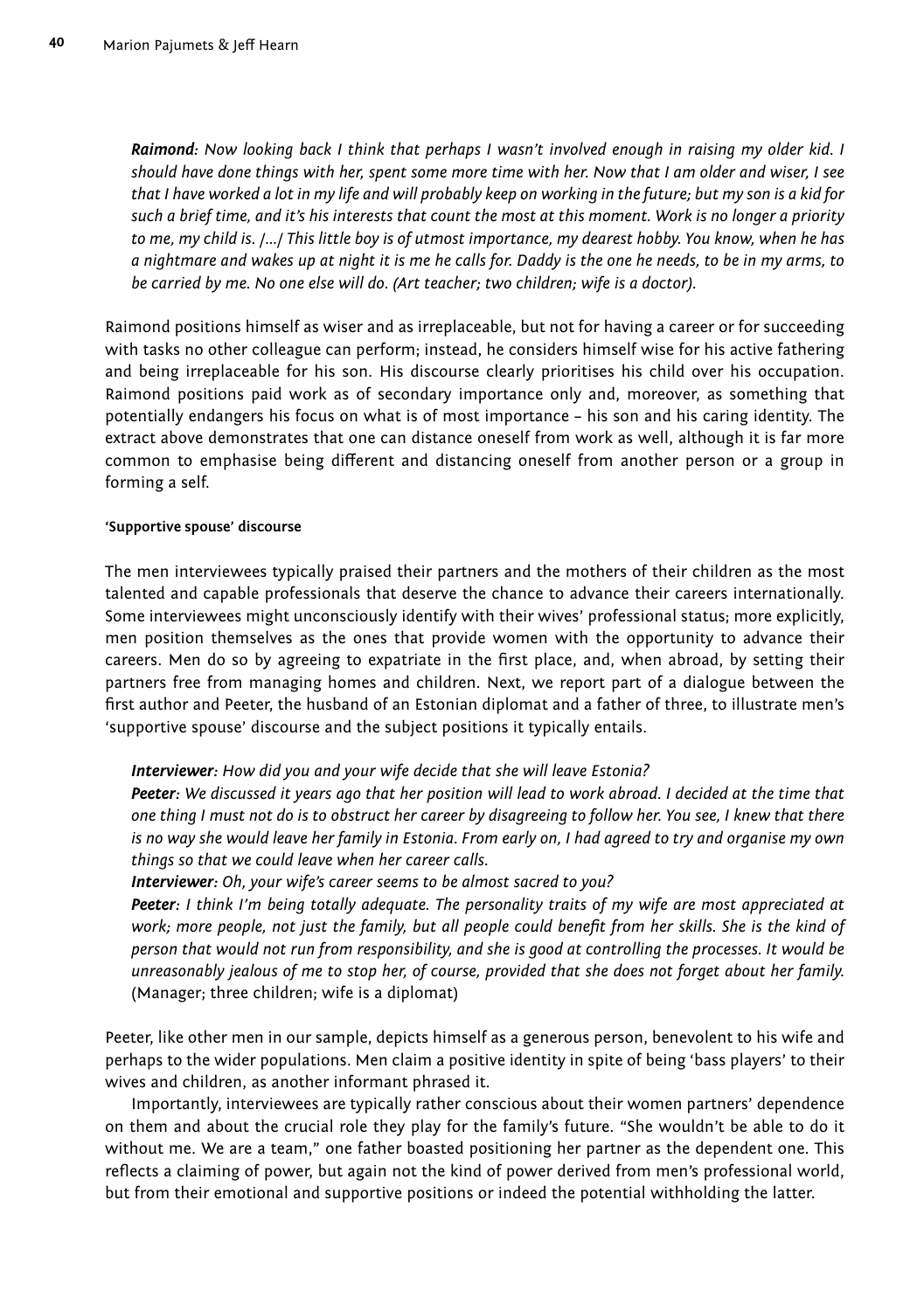**41**

#### **'Civilised adult' discourse**

Most Estonian men that had followed their women partners to 'Old Europe' rejoiced in their new opportunities to read books, enjoy museums, exhibitions and architecture, and travel around Europe and beyond – things they had barely had time for in Estonia when overloaded with work and their obligations to support the family. "Culture abounds here," one man celebrated, "this is the grand, powerful and classic Europe I am living in the midst of!" He positioned himself as a civilised person – a man of culture compared to his one time more materialistic and weary self back in transitional 'New Europe'.

Secondly, most interviewees appreciate living away from small and remote Estonia for gaining a broader view on the economic and political processes influencing the contemporary world. The men typically claim they have benefited from the distance and now see Estonian developments through a different lens. Some position the persons they have developed into through expatriation as more steady and dignified compared to Estonians back home, "many of whom seem to have gone capitalistically nuts," as one manager interviewee expressed (referring to Estonians' real estate development: a passion he believes would soon prove to be financial nonsense). Joosep, a former teacher, among some others distances himself from Estonia and his compatriots for their alleged lack of political culture and civilised manners:

*Joosep: Indeed I appreciate the more ancient cultural stratus of Estonia; but when witnessing the disagreeable aff airs of my compatriots here in Europe, as well as the politics of Estonia I'd rather not be an Estonian; it's just shameful. However, I believe that the Brussels milieu, the work Estonians do here,*  and people they communicate with have had a considerable influence on Estonian citizens in Brussels. *I can say that I myself have changed. But I'm becoming increasingly worried, I feel so embarrassed and ashamed when I read the papers, browse the Internet or watch TV, it's so embarrassing to observe how Estonians treat their compatriots...*

#### *Interviewer: Could you give me an example?*

*Joosep: Elections are the first thing that comes into my mind, and the related television discussions, public talks in the media. The culture of Brussels would never accept obscenities of that kind! Here only migrants or people with little education might be seen talking smut comparable to what can be seen in Estonian politics. A profound cleavage exists between those categories [Estonian politics and Brussels culture].* (Teacher and a manager of small business; two children; wife is a diplomat)

Joosep differentiates himself from uncivilised and uneducated Estonians back home based on his personal sophistication and style he has developed in his new homeland. Instead, he identifies with Brussels, which is depicted in his discourse as the centre of European civilisation and 'high culture'. Despite being househusbands, a status perhaps diametrically opposed to Estonian dominant workcentred masculinity, the study participants rather efficiently position themselves as higher class persons, a desirable identity for many men.

Last but not least, the civilised adult discourse renders study participants an opportunity to position themselves in the public realm in spite of diminished or suspended relations to paid work. Constructing a 'bigger picture' of Estonia and its development, looking on it from a distance, contrasts with the inward and limited lives of the so-called 'typical' housekeepers, stereotypically housewives. Rather, the civilised adult discourse refers to a certain latitude in the men's perspectives, as does involvement with fine arts.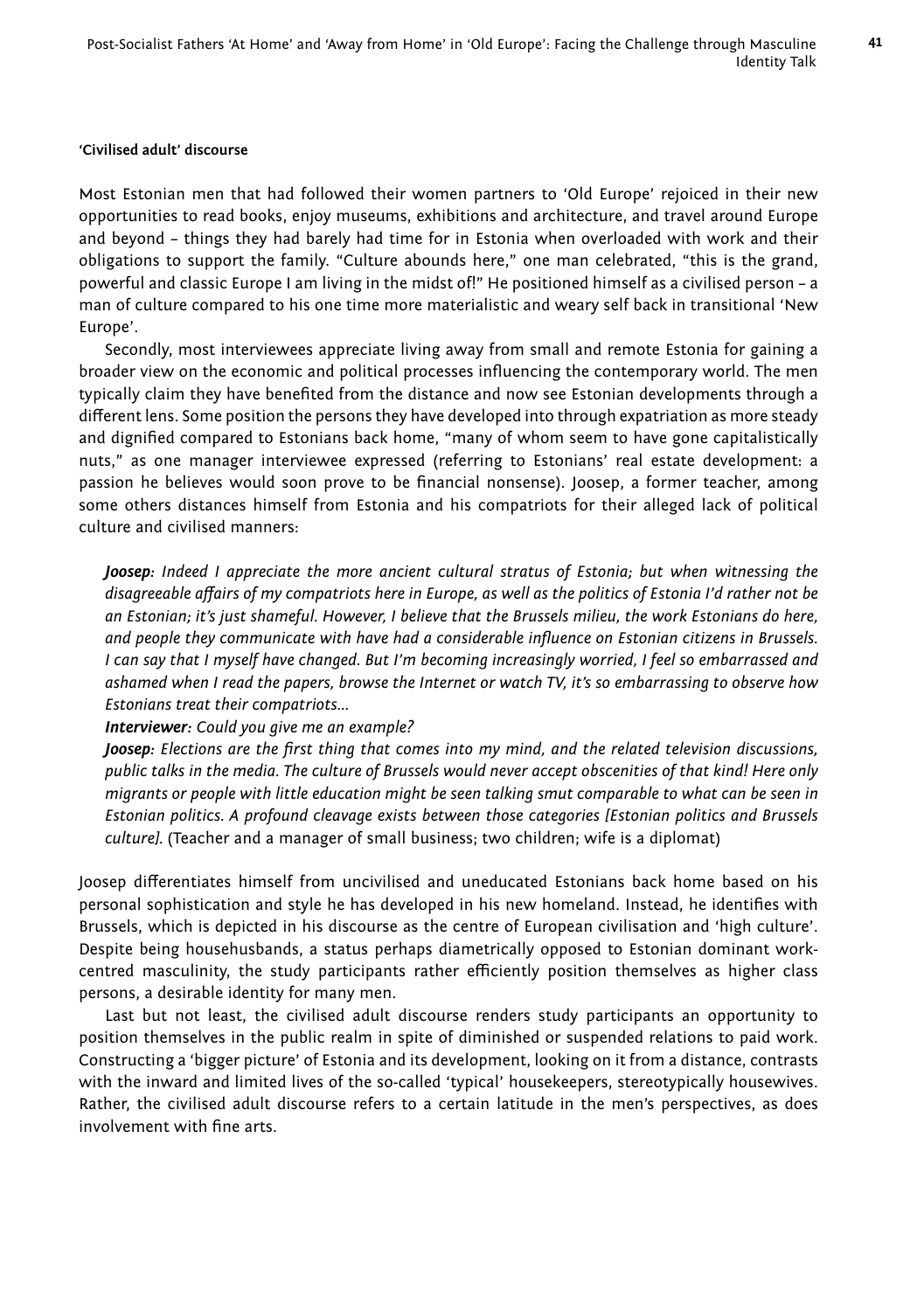#### Conservative masculine identity talk

Rather paradoxically our research participants very often insist that they are 'professional men' and somewhat less intensely 'well-off'. Both discourses clearly comply with dominant Estonian masculinity. Interviewees draw on those discourses in spite of being marginalised by them. It might be that they identify with normative masculinity not because they are representatives of it, but because they prefer to think of themselves as such and to present themselves to society as 'normal' men. Identity talk strategies discussed below reflect that interviewees are *complicit* with Estonian hegemonic masculinity, to borrow the conceptual apparatus from Connell (2005).

#### **'Professional man' discourse**

The 'professional man' discourse proved to be most popular among the interviewees. This was somewhat surprising considering that their working lives had considerably slowed down in favour of the duties and perhaps pleasures of the more private realm. Men positioned themselves as professionals by drawing either on their occupational history and/or future expectations, as well as by discursively overstating their current professional engagements. Oliver provides a good example of this kind of identity work. As a journalist and the husband of an Estonian diplomat now working in Western Europe, he rather reflexively jokes about his identity talk, "I wouldn't say that I pretend to be a journalist," he says, "I'd put it like this – I'm a freelancer." However, he is not entirely comfortable with the idea of participating in this study on Estonian professional women and the more domestic men migrants in Europe.

*Oliver: I shouldn't be included in this study, I think. You see, most men here don't work at all, while I have a background in journalism. Yes, there've been busier times for me, but journalism is where I come from. I am accredited here you know, I attend press conferences, talk to Ansip, Andrus Ansip [the Prime Minister of Estonia] and write articles on what he told me. I might be publishing less these days, but this special position remains with me. /.../ Some men here have been involved in construction works or the like, but most of them do absolutely nothing, they take care of their children at most. That's why I believe I am not a typical man here. My relationship with the functionaries here is sort of professional; I am not merely a husband.* (Journalist; one child, wife is a diplomat).

Oliver positions himself as an active professional, indeed as a fellow of the political elite. He also insists on being essentially different and we would add 'better' or 'more valuable' from other Estonian men who have followed their professional wives, and who are positioned in the extract as 'passive' and 'merely husbands'. So, here the hierarchical relations and status struggles between different masculinities become explicit.

Another strategy several men employed in order to bolster their masculinity was to claim their work is of comparable worth to that of their women partners, if not even more important. This can be interpreted as the interviewees' defence strategy from the societal evaluations that might cast doubt on their professional qualities, especially with the backdrop of their partners' international careers and "pay checks comparable to that of the president of Estonia," as one man put it. Raimond, a teacher of visual arts, married to a physician, is one among several men who engaged in such a comparison with his wife.

*Raimond: This is just a joke, but when she [his wife, a doctor] does badly, her patient will be buried under the ground; if I mess up with one of my students his memory will haunt me for decades. /.../ Spoiling a talent follows you all your life, no matter if there might not be anyone else in the world but you who knows about it.* (Art teacher; two children; wife is a doctor)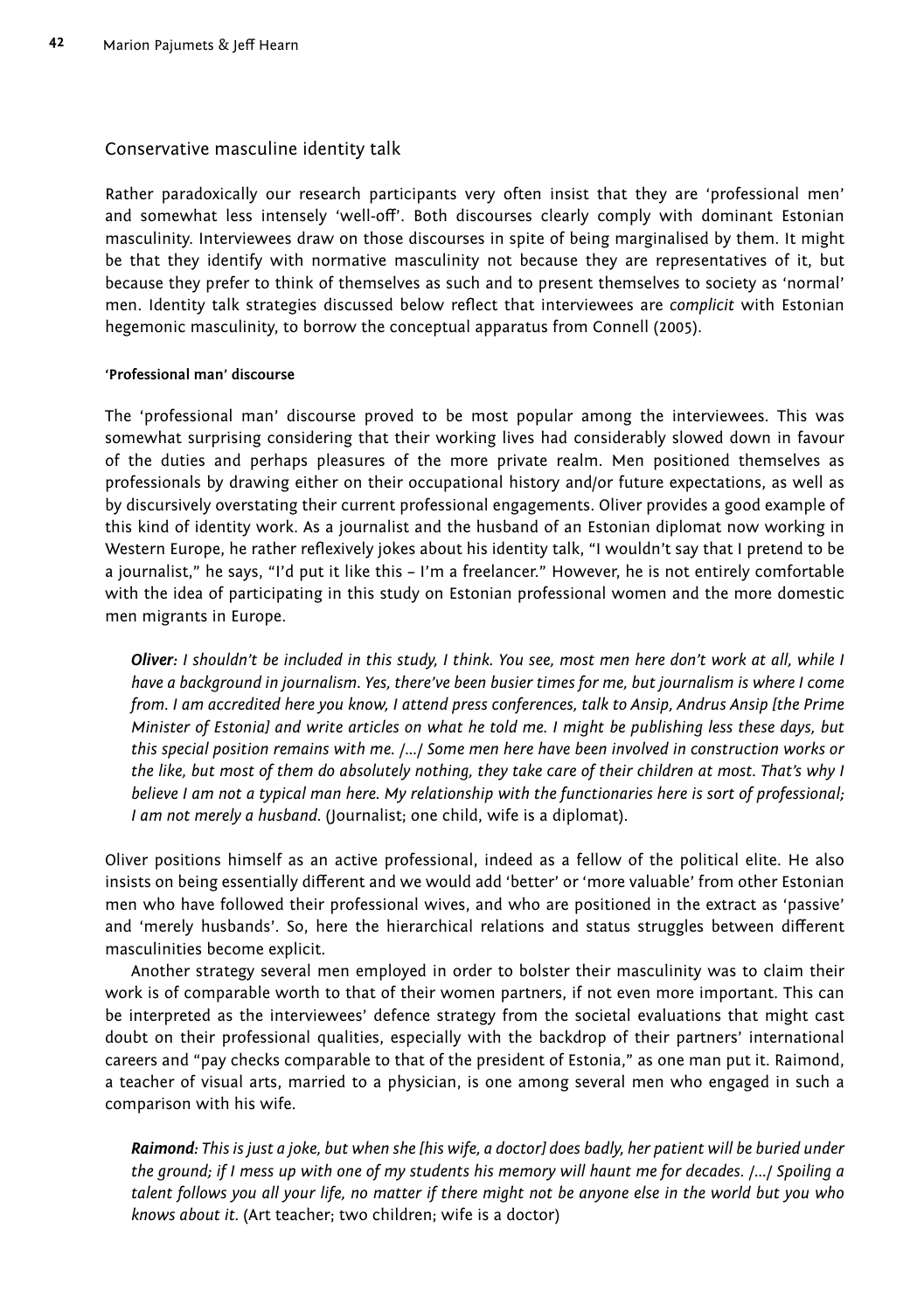Raimond is of the opinion that contemporary physicians, his wife among them, do not need to be as talented and dedicated as their predecessors, whose work was supported by neither advanced medical technologies nor standardised manuals for most conditions and symptoms. In his view, doctors' personal responsibilities have dispersed during the recent decades. His own profession, to the contrary, has not been affected by those developments. Hence, Raimond, like several interviewees that have slowed down their careers, insists that he is no less valuable as a professional than his partner, in spite of her celebrated career. Interestingly, Raimond felt rather uncomfortable with questions about his wife's professional responsibility; he returned to this issue several times during the interview, seemingly not intending to create a competitive effect. This exemplifies that story lines or discourses have their own logic, and that positioning is not necessarily intentional. People may become enmeshed in their subject positions implicit in their talk without necessarily having intended to position each other in particular ways (Burr 2003: 115).

#### 'Well-off' discourse

Most men were more or less disturbed by the gap between their own and their partners' income, especially against the background of their own breadwinner status from the not very distant past. Several interviewees admitted quarrelling with the mothers of their children about money, and some who were economically dependent on their wives talked about restricting their normal consumption habits.

Nevertheless, in all but one of the households, the overall income had considerably risen although expatriation implied men's relative or complete withdrawal from paid work. Many interviewees can afford spending considerably more than they could in Estonia. "We even took the grandmother to the Canaries. And it makes a difference if you can go there only once or three-four times a year," one man rejoiced. Some study participants identified their women's much higher income by viewing it as 'family income' that belongs to them as much as to their partners, who technically had earned it – "I think that what is left after paying all the taxes should be shared equally between us." Hence, it was a bit of a paradox that male study participants often positioned themselves as better off away from their homeland, and better at home than in their previous work-centred lives in Estonia. They saw themselves and their families as the winners in the recent transnationalisation of work since European Union enlargement in 2004. Interviewees also compared their relative economic ease with the situations of their friends and colleagues back in Estonia, which they considered rather grim.

Karl: Our initial plan was to return in five years, but then the economic downturn came. We see no *possibility to come to live in Estonia at the moment. We're stuck here in Brussels. We couldn't move even if we wanted to. /.../ We can see and read and hear how many people in Estonia are getting desperate. /.../ Some practically starve, others have major problems, they're unable to pay their bank loans and so*  on. People face grave problems in Estonia. We're doing just fine [in Brussels]. (Engineer; two children; *wife is a diplomat).*

Karl was one interviewee among several who expressed relief at not having to struggle for acceptable working conditions, indeed for work as such in the Estonian labour market that was characterised by high unemployment when the interviews were conducted. Many informants positioned themselves as the relatively well-off in the global economic relations. Hence, the economic comparison of postsocialist regions and the more powerful regions of Western Europe, and the men's identification with the latter, became employed as a basis for personal dignity and strength for which the men 'at home' and 'away from home' yearned.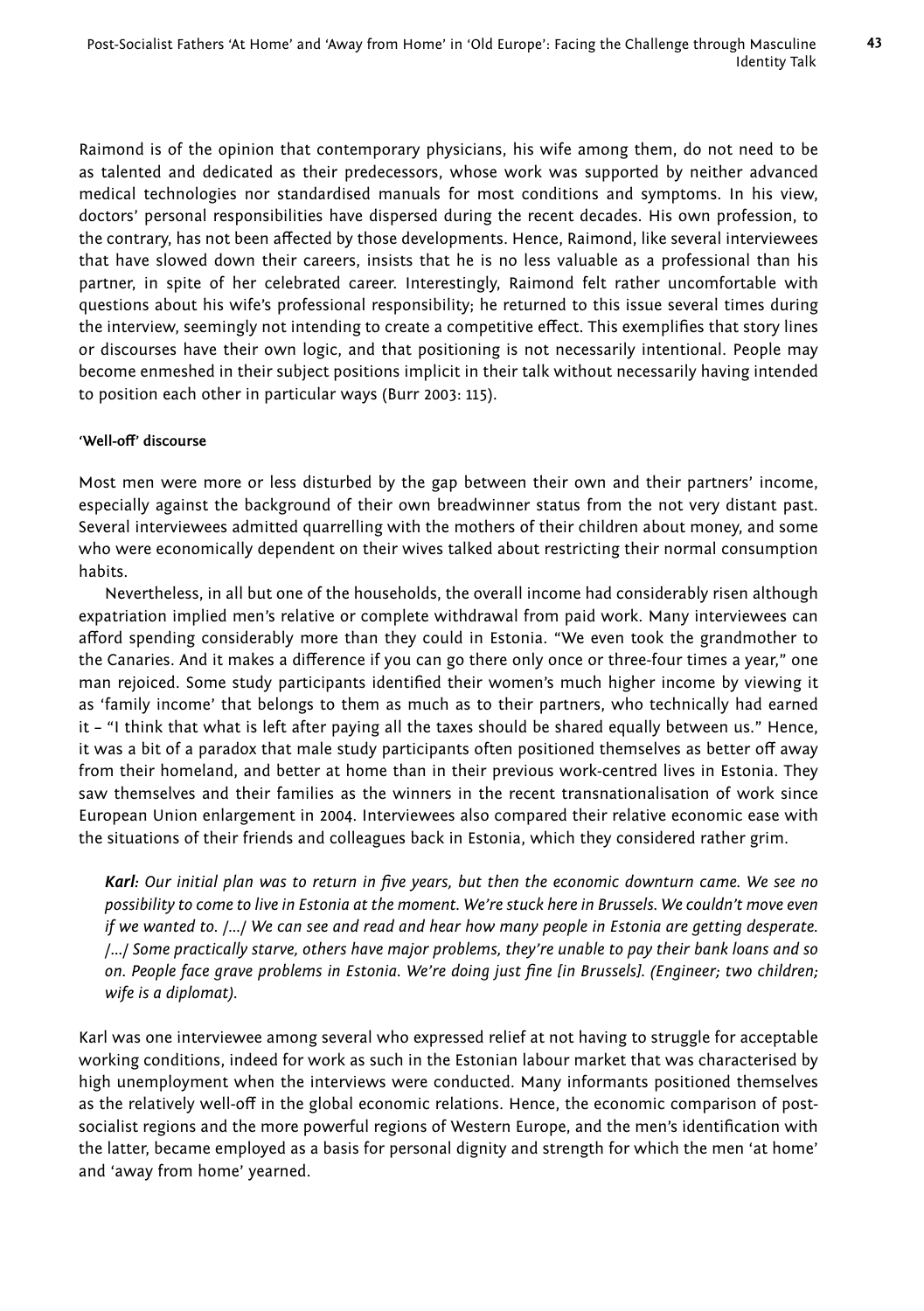### **Discussion**

While men and masculinity are culturally very much equated with professional careers and financial powers, Estonian men who have followed their professional women to 'Old Europe' spend most of their time in the private domestic realm, as fathers and spouses. Those private domain activities are culturally highly feminised and most probably somewhat feminising to the men practising them. 'Masculine identity talk' can be seen as the men's response to that challenge.

This analysis suggests that personal identities are not necessarily equivalent reflections of social identities and structurally based roles (see also Snow & Anderson 1987). Interviewees in this study construct themselves as powerful, indeed, as public men in spite of their realities as seen from the outside. This confirms that identity is not determined by the social roles one performs; it is also *processual* – an effect of relentless identity work and identity talk (Rounds 2006). Masculinity discourses have a constitutive nature, and they manifest themselves in gender identities, although the latter are constantly, but not necessarily consciously, in process. Study participants engage in both 'conservative' discourses that most likely reinforce the Estonian male norm and the 'alternative' discourses, in order to obtain a sense of personal worth (see Table 1 for discursive investments by participants). For example, they use the discourse of the 'caring father', and the 'supportive spouse' that provide alternatives to the dominant Estonian masculinity, in turn with discourses of the 'professional man' and the 'welloff', which rather reinforce the male norm. The co-existence of potentially oppositional discursive strategies in affirming one's masculine identity is typical in the sample. Thus, the innovative, private and family-centred lifestyles of the men who are 'secondary migrants' in the EU do not necessarily mean they are consistent and conscious reformers of masculinity and gender relations more broadly. The men's conflicting discursive investments in their masculine identities bring us to the complicated debate over human agency (see Roseneil & Seymour 1999). Defining agency as an individual's conscious action that (s)he deliberately chooses from different alternatives, and that (s)he exercises control over, we would doubt the study participants' agency to some extent. The interviewees tend to accumulate all the possible discourses that culture avails them without much selectivity. It is rather hard, though we would argue not entirely impossible to view their inconsistent and conflictual masculine identity talk as resulting from a reflexive construction of self-identity (Giddens 1991). However, we would rather say that the interviewees do not exercise strong control over their personal subject positioning in discourse (Davies & Harré 1990); they are instead transformed into subjects by culturally powerful discourses (Althusser 1971). Hence, as for the political implications of this study, the participants' agency to resist or transform dominant masculinity discourses and, therefore, to challenge Estonian gender order seems volatile.

To conclude, in this article we have sought to address as major themes the construction of identity through both distancing from and specifying closeness to certain others. 'Being different' or representing oneself as different can be understood as part of the general processes of identity formation, identity talk and what might be called identity practice, whether more or less consciously. It is, as such, the complement of 'being' or representing oneself as similar to or the same as others in certain noteworthy respects. For men, there are further aspects of both these processes of distancing and closeness that can be related analytically to intersections of gender and other social divisions. Two, not wholly separate, processes can be identified that are psychological, discursive, and more broadly socio-political. First, men as members of a superordinate social category are, like other superordinates, likely to more or less consciously obscure and deny that privilege – in this case, gender privilege, to obscure and deny 'naming men as men' (Hanmer 1990, Collinson & Hearn 1994). This contrasts with women and members of other subordinated social categories, who are likely to be 'massed' as members of that social category, even when that categorisation is linked to or qualified by another positively coded status category - as with 'women managers' or 'women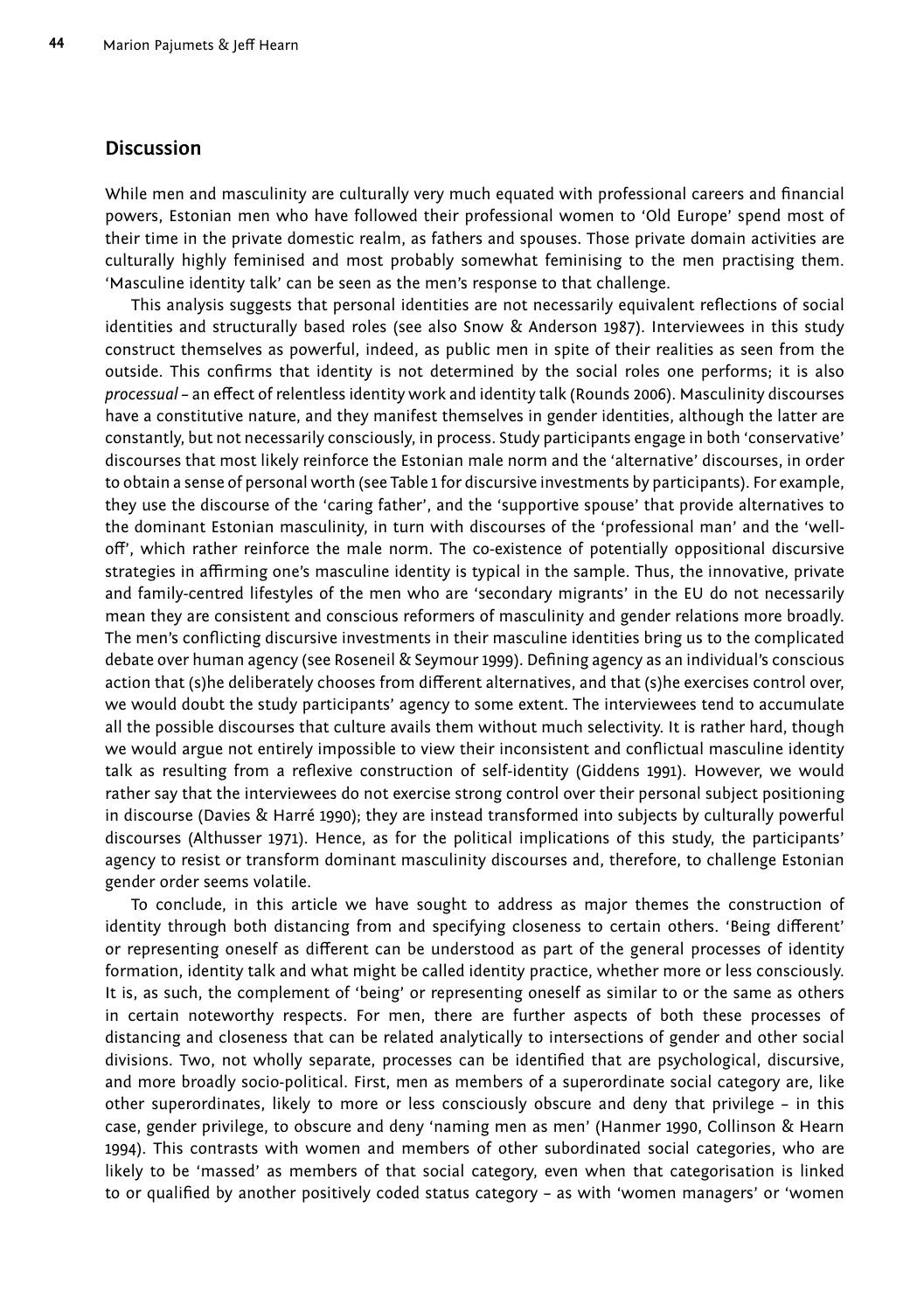doctors'. This 'massing' may or may not be internalised by the individual women themselves. In contrast, men in denial of privilege are likely to represent themselves as individuals, personalities, character(s), indeed persons. Second, the gendering of men does not exist in isolation but is better understood as intersectional gendering, in which gender is constructed in relation to other social divisions. Accordingly, (almost all) men are themselves subordinated in some respect, in relation to social division, for example, by class or country of origin – and certainly so, in relation to some other men and often in relation to some, though usually less, women. Emphasising distancing from other men in this scenario is a way of dealing with a different form of denial - the denial of subordination – even if the man/men concerned are superordinates in relation to women within a given category of subordination, for example, as working class. Thus, distancing may be a way of both maintaining masculine identity and using masculine identity in superordination, subordination, and their complex interrelations. Finally, as noted earlier, it is important to place these discursive strategies within the broader historical, structural contexts of transformations and migrations within Europe. Changes in enactments of citizenship, both formal and intimate, coupled with references back to Estonia and its gender order give rise to tensions, and make possible specific discourses, subject positions and forms of identity talk, even if they are contingent and even, in some senses, unspecifiable in advance.

. . . . . . . . **References** i........

- Althusser, L. (1971). Ideology and Ideological State Apparatuses, in L. Althusser (ed.) *Lenin and philosophy and other essays* (127-188). New York: Monthly Review Press.
- Burr, V. (2003). *Social Constructionism*. 2nd ed. East Sussex: Routledge.
- Cantú, L. (2009). *The sexuality of migration: border crossing and Mexican immigrant men*. N.A. Naples & S. Vidal-Ortiz (eds.). New York: New York University Press.
- Collinson, D. L. & Hearn, J. (1994). Naming Men as Men: Implications for work, organizations and management, *Gender, Work & Organization* 1(1): 2-22.
- Connell, R.W. (2005). *Masculinities*. 2nd ed. California: University of California Press.
- Davies, B. & Harré, R. (1990). Positioning: The discursive production of selves, *Journal for the Theory of Social Behaviour* 20(1): 43-63.
- D'Emilio, J. (1983). Capitalism and Gay Identity, in A. Snitow, C. Stansell, and S. Thompson (eds.), *Powers of desire: the politics of sexuality* (1000-1113). New York: Monthly Review Press.
- Donaldson, M. & Howson, R. (2009). Men, Migration and Hegemonic Masculinity, in M. Donaldson, R. Hibbins, R. Howson & B. Pease (eds.), *Migrant men: critical studies of masculinities and the migration experience* (210-218). New York: Routledge.
- Eurostat (2010). Electronic database. Gender pay gap in unadjusted form, Structure and Earnings Survey source 2002 and 2006 onwards. Data retrieved 15.12.2011: http://epp.eurostat.ec.europa.eu/tgm/table.do ?tab=table&init=1&language=en&pcode=tsiem040&plugin=1
- Foucault, M. ([1976] 1998). *The History of Sexuality Vol. 1: The Will to Knowledge*. London: Penguin.

Foucault, M. (1972). *The Archaeology of Knowledge*. London: Tavistock.

Giddens, A. (1991). *Modernity and Self-Identity. Self and Society in the Late Modern Age*. Cambridge: Polity Press.

Hanmer, J. (1990). Men, Power and the Exploitation of Women, in J. Hearn & D. Morgan (eds.), *Men, masculinities and social theory* (21-42). London/New York: Unwin Hyman / Routledge.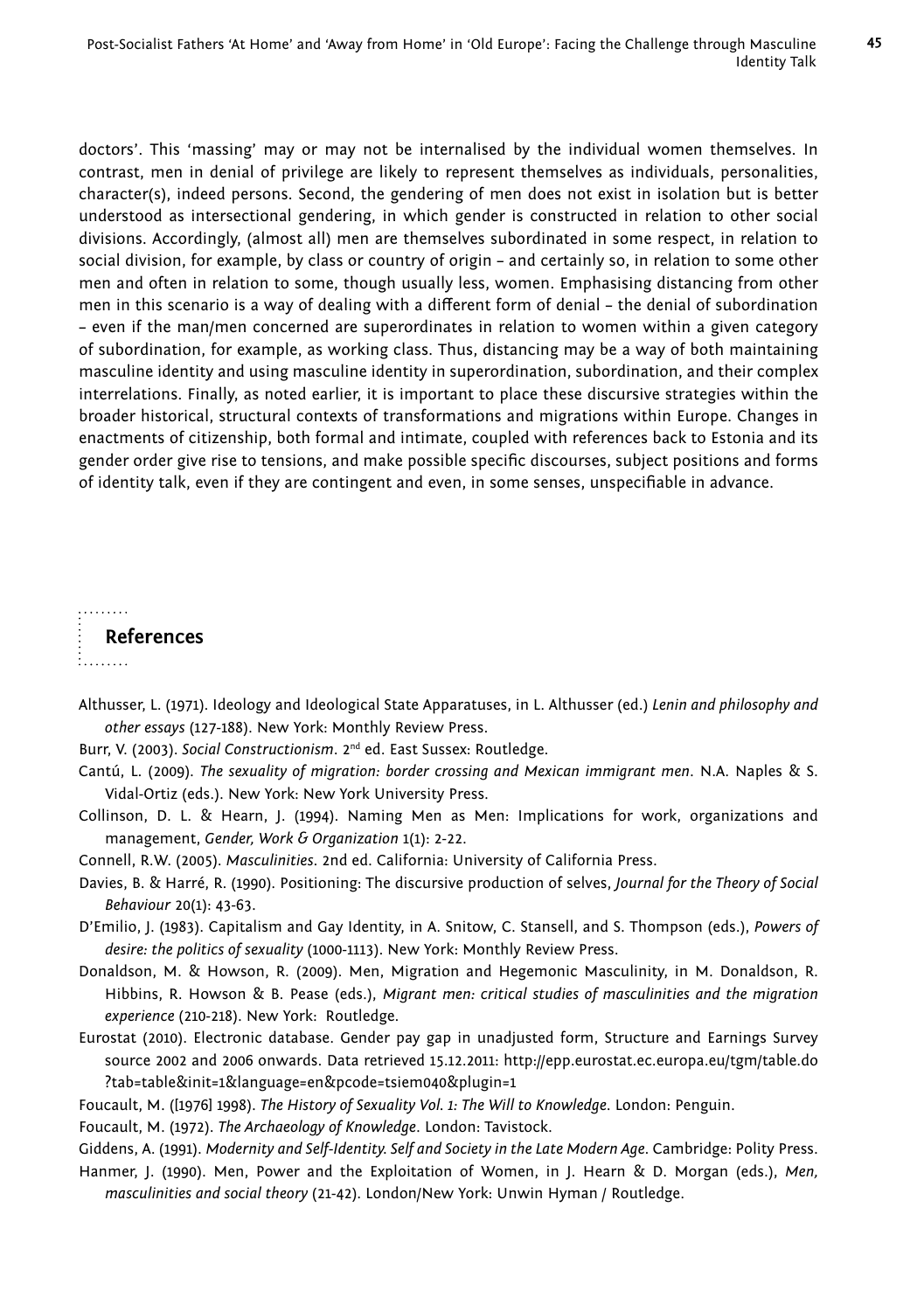- Hearn, J. (2002). Men, Fatherhood and the State: National and Transnational Perspectives, in B. Hobson (ed.), *Making men into fathers: men, masculinities and the social politics of fatherhood* (245-272). Cambridge: Cambridge University Press.
- Hearn, J. (2009). Patriarchies, Transpatriarchies and Intersectionalities, in E. Oleksy (ed.), *Intimate citizenships: gender, sexualities* (177-192). London: Routledge.
- Hearn, J. & Niemistö, C. (2012). Men, "Father Managers", and Home-Work Relations: Complexities and Contradictions in National Policy, Corporations, and Individual Lives, in P. McDonald & E. Jeanes (eds.), *Men's wage and family work*. London: Routledge.
- Hochschild, A.R. (2003) The Nanny Chain, in R.J. Ely, E.G. Foldy, M. Scully (eds.), *Reader in gender, work, and organization* (401-408). Oxford: Blackwell Publishing.
- Hondagneu-Sotelo, P. (2007). *Doméstica: Immigrant Workers Cleaning and Caring in the Shadows of Affl uence* 2<sup>nd</sup> Revised Edition. California: University of California Press.
- Howard, J.A. (2000). Social Psychology of Identities, *Annual Review of Sociology* 26: 367-393.
- Inglehart, R. & Welzel, C. (2005). *Modernization, Cultural Change and Democracy*. New York: Cambridge University Press.
- Kalmus, V. (2010). The value patterns of the Estonian Population, in: Estonian Cooperation Assembly (ed.), *Estonian Human Development Report 2009* (114-116.). Tallinn: Estonian Cooperation Assembly.
- Krusell, S. (2009) Employment of Estonian Residents Abroad, in L. Haugas (ed.), *Quarterly bulletin of statistics Estonia* 2/2009 (63-84). Tallinn: Statistics Estonia.
- Kõre J. (2011). Tööränne See On Imetore [Labour migration That's wonderful], *Postimees*, 19 January.
- Ludgen-Sandvik. P. (2008). Intensive Identity Work: Responses to workplace bullying trauma and stigmatization, *Organization* 15(1): 97-119.
- Masso, M. (2010). Mehed ja naised tööelus [Men, Women and the Working Life], in R. Marling, L. Järviste & K. Sander (eds.), *Teel tasakaalustatud ühiskonda. Naised ja mehed Eestis II* (26-39). Tallinn: Ministry of Foreign Affairs.
- Narayan, U. (1995). "Male-Order" Brides: Immigrant women, domestic violence and immigration law, *Hypatia* 10(1): 104-119.
- Oleksy, E. (ed.) (2009). *Intimate Citizenships: Gender, Sexualities*. London: Routledge.
- Oleksy, E., Hearn, J. & Golanska, D. (eds.) (2011). *The Limits of Gendered Citizenship: Contexts and Contradictions*. New York: Routledge.
- Pajumets, M. (2010). Estonian Couples' Rationalizations for Fathers' Rejection of Parental Leave, *Fathering: A Journal of Theory, Research, and Practice about Men as Fathers* 8(2): 226-243.
- Pajumets, M. & Hearn, J. (under review). Doing Gender by Not Doing Gender: Masculine identity constructions within eco-communities' "gender-neutral" worldviews, *NORA - Nordic Journal of Feminist and Gender Research*.
- Pyle, J.L. & Ward, K.B. (2003). Recasting Our Understanding of Gender and Work during Global Restructuring, *International Sociology* 18(3): 461-486.
- Roseneil, S. & Seymour, J. (eds.) (1999). *Practicing Identities: Power and Resistance*. Houndmills: Macmillan.
- Rosenfeld, D. (1999). Identity Work among Lesbian and Gay Elderly, *Journal of Aging Studies* 13(2): 121-144.
- Rounds, J. (2006). Doing Identity Work in Museums, *Curator* 49(2): 133-150.
- Salazar Parreñas, R. (2000). Migrant Filipina Domestic Workers and the International Division of Reproductive Labor, *Gender & Society* 14(4): 560-580.
- Schuler, Randall S., Pawan S. & Florkowski, G.W. (2004). International Human Resource Management, in B.J. Punnett & O. Shenkar (eds.), *Handbook for international management research*, 2<sup>nd</sup> ed. (356-414). Ann Arbor: University of Michigan Press.
- Snow, D. & Anderson, L. (1987). Identity Work among the Homeless: The verbal construction and avowal of personal identities, *American Journal of Sociology* 92(6): 1336-1371.